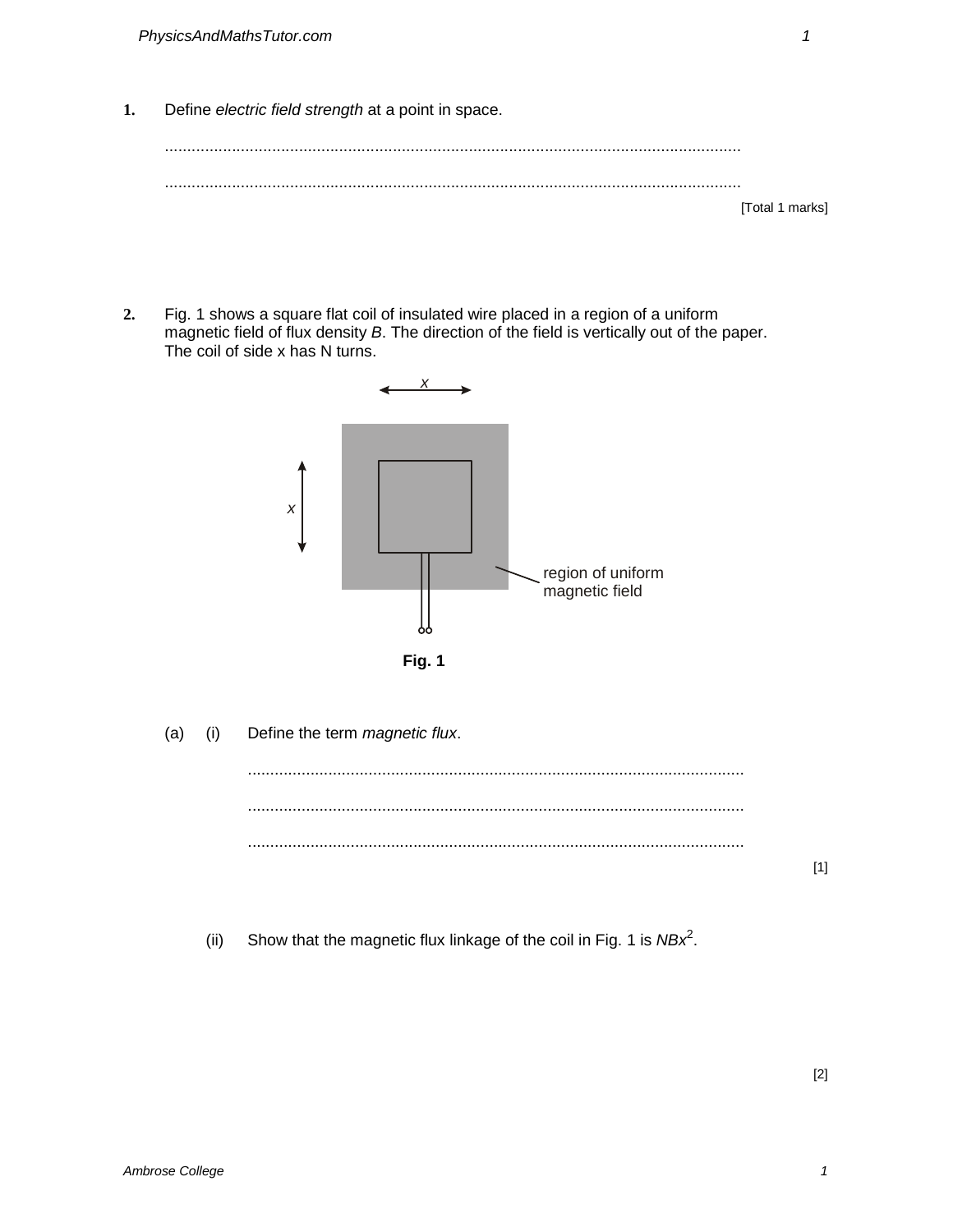(b) The coil of side x = 0.020 m is placed at position **Y** in Fig. 2 The ends of the 1250 turn coil are connected to a voltmeter. The coil moves sideways steadily through the region of magnetic field of flux density 0.032 T at a speed of 0.10 m  $s^{-1}$  until it reaches position **Z**. The motion takes 1.0 s.



**Fig. 2** 

(i) Show that the voltmeter reading as the coil enters the field region, after  $t =$ 0.20s, is 80 mV. Explain your reasoning fully.

[3]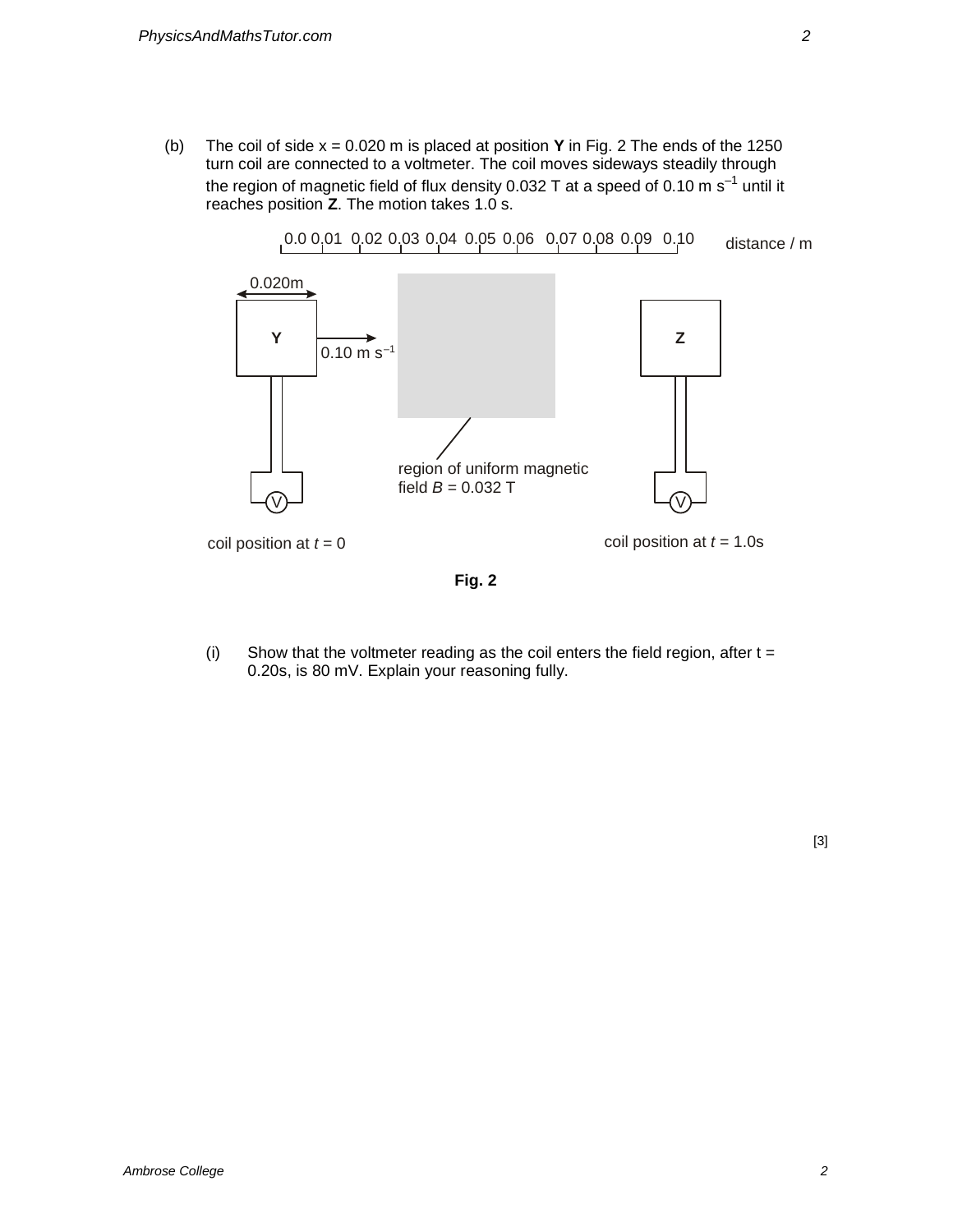(ii) On Fig. 3, draw a graph of the voltmeter reading against time for the motion of the coil from **Y** to **Z**. Label the y-axis with a suitable scale.





[4] [Total 10 marks]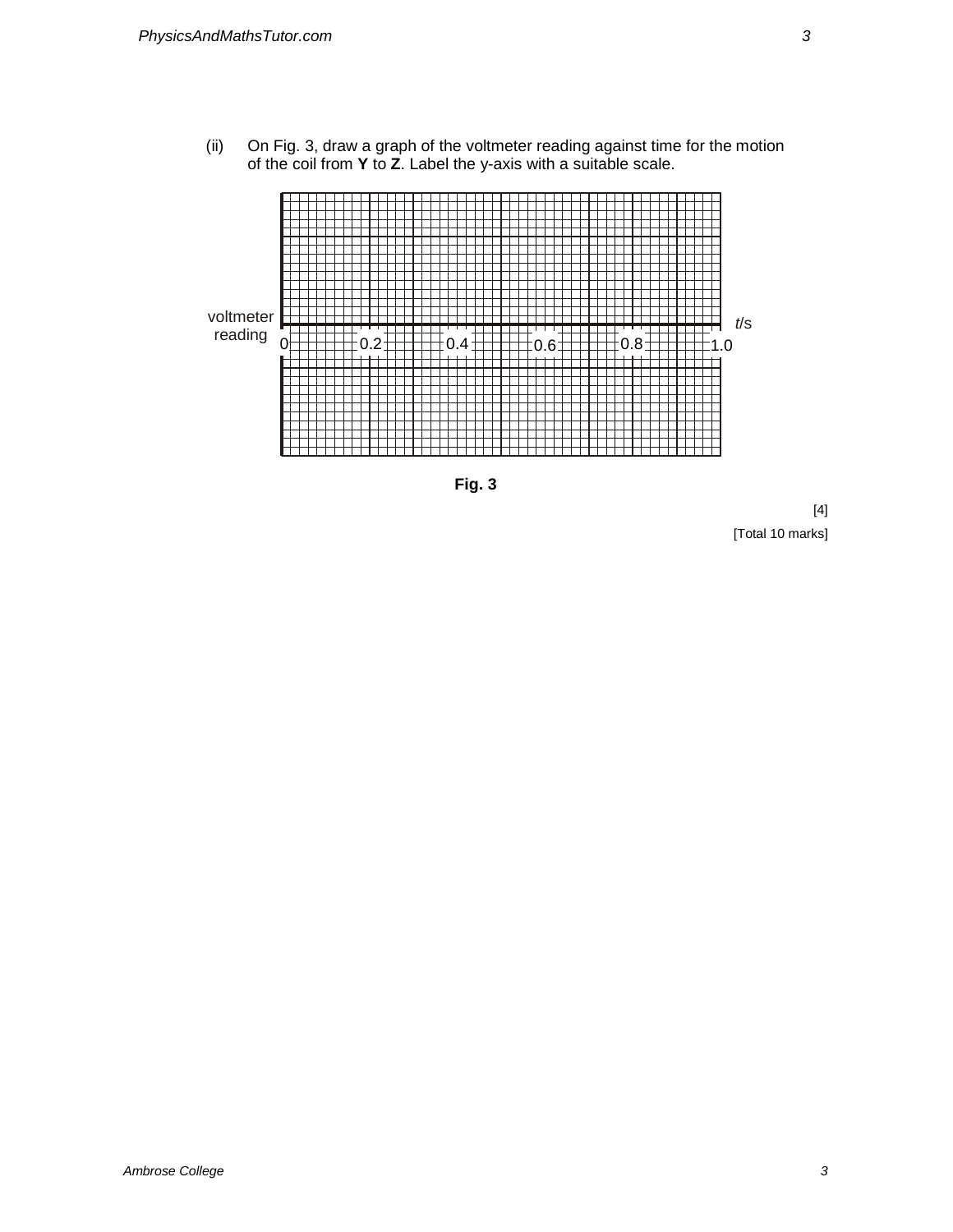$3.$ In this question, two marks are available for the quality of written communication.

| To explain the laws of electromagnetic induction (Faraday's law and Lenz's law)<br>Faraday introduced the concept of magnetic flux. Describe how the flux model is used<br>in these laws.<br>Start by defining magnetic flux and magnetic flux linkage. |  |  |  |  |
|---------------------------------------------------------------------------------------------------------------------------------------------------------------------------------------------------------------------------------------------------------|--|--|--|--|
|                                                                                                                                                                                                                                                         |  |  |  |  |
|                                                                                                                                                                                                                                                         |  |  |  |  |
|                                                                                                                                                                                                                                                         |  |  |  |  |
|                                                                                                                                                                                                                                                         |  |  |  |  |
|                                                                                                                                                                                                                                                         |  |  |  |  |
|                                                                                                                                                                                                                                                         |  |  |  |  |
|                                                                                                                                                                                                                                                         |  |  |  |  |
|                                                                                                                                                                                                                                                         |  |  |  |  |
|                                                                                                                                                                                                                                                         |  |  |  |  |
|                                                                                                                                                                                                                                                         |  |  |  |  |
|                                                                                                                                                                                                                                                         |  |  |  |  |
|                                                                                                                                                                                                                                                         |  |  |  |  |
|                                                                                                                                                                                                                                                         |  |  |  |  |
|                                                                                                                                                                                                                                                         |  |  |  |  |
|                                                                                                                                                                                                                                                         |  |  |  |  |
|                                                                                                                                                                                                                                                         |  |  |  |  |
|                                                                                                                                                                                                                                                         |  |  |  |  |
|                                                                                                                                                                                                                                                         |  |  |  |  |

 $[5] % \begin{center} \includegraphics[width=\linewidth]{imagesSupplemental/Imit} \caption{The image shows the image shows a single number of times.} \label{fig:limal} \end{center}$ 

Quality of Written Communication [2]

[Total 7 marks]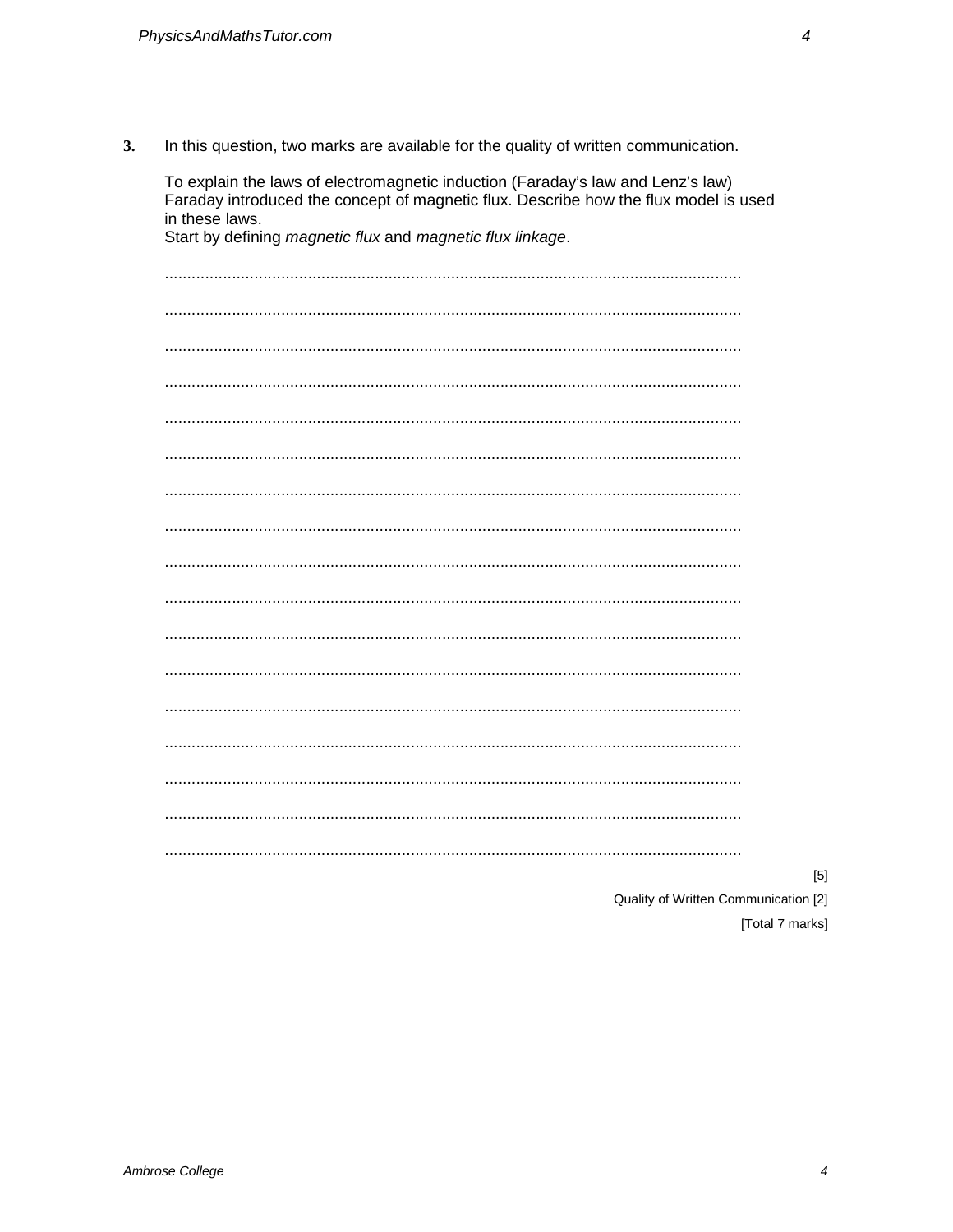**4.** (a) Define magnetic flux density.



- [2]
- (b) The figure below shows an evacuated circular tube in which charged particles can be accelerated. A uniform magnetic field of flux density B acts in a direction perpendicular to the plane of the tube. Protons move with a speed v along a circular path within the tube.

evacuated tube path of  $\overrightarrow{P}$   $\left(\begin{array}{c} \overrightarrow{P} \end{array}\right)$   $\overrightarrow{r}$   $\begin{array}{c} \overrightarrow{P} \end{array}$  proton

(i) On the figure above draw an arrow at **P** to indicate the direction of the force on the protons for them to move in a circle within the tube.

(ii) State the direction of the magnetic field. Explain how you arrived at your answer. ............................................................................................................... ............................................................................................................... ............................................................................................................... (iii) Write down an algebraic expression for the force  $F$  on a proton in terms of the magnetic field at point **P**. ...............................................................................................................

[2]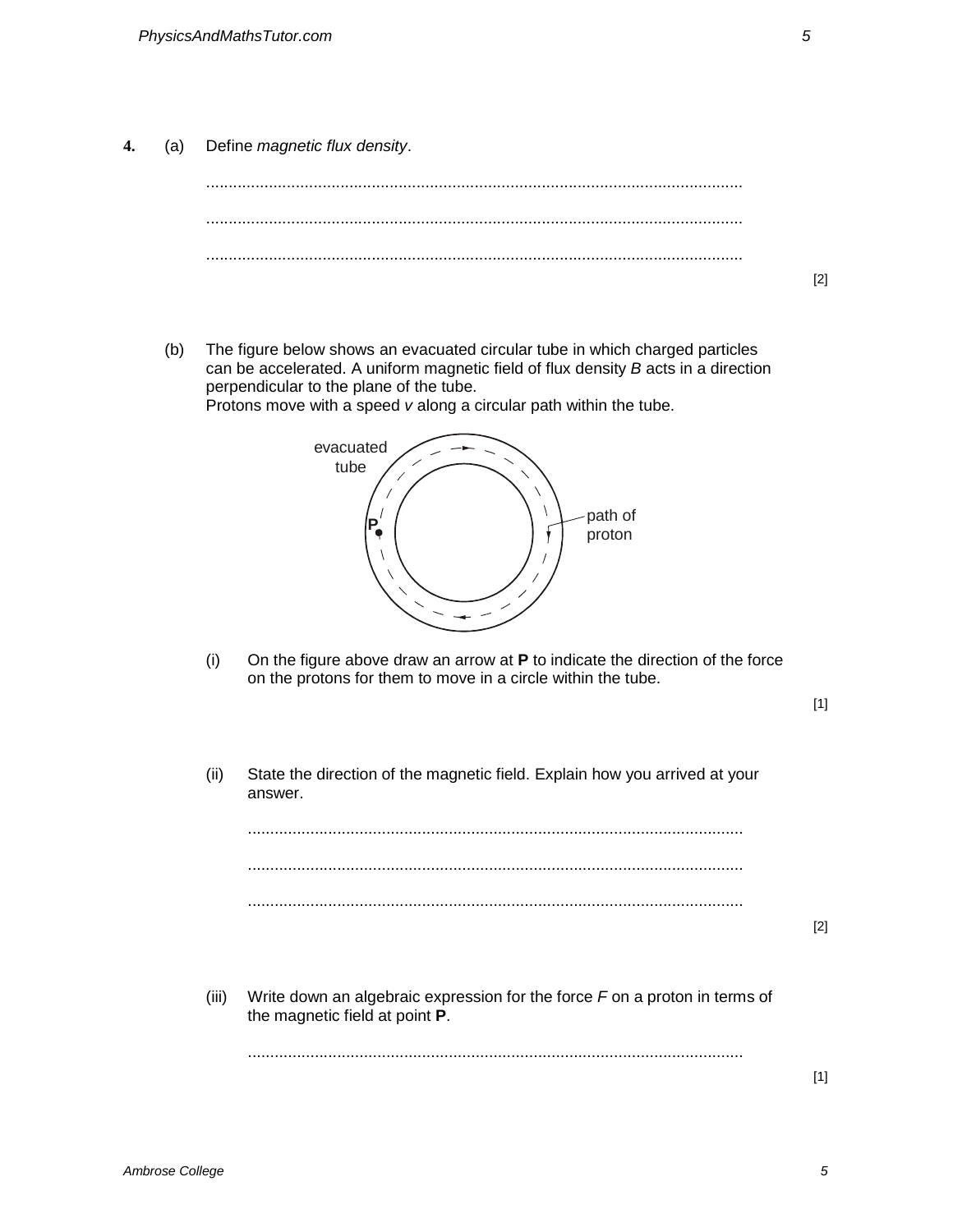(iv) Calculate the value of the flux density  $B$  needed to contain protons of speed 1.5  $\times$  10<sup>7</sup> m s<sup>-1</sup> within a tube of radius 60 m. Give a suitable unit for your answer.

B = …………………unit………………

[5]

(v) State and explain what action must be taken to contain protons, injected at twice the speed  $(2v)$ , within the tube.

............................................................................................................... ............................................................................................................... ............................................................................................................... ...............................................................................................................

[2]

[Total 13 marks]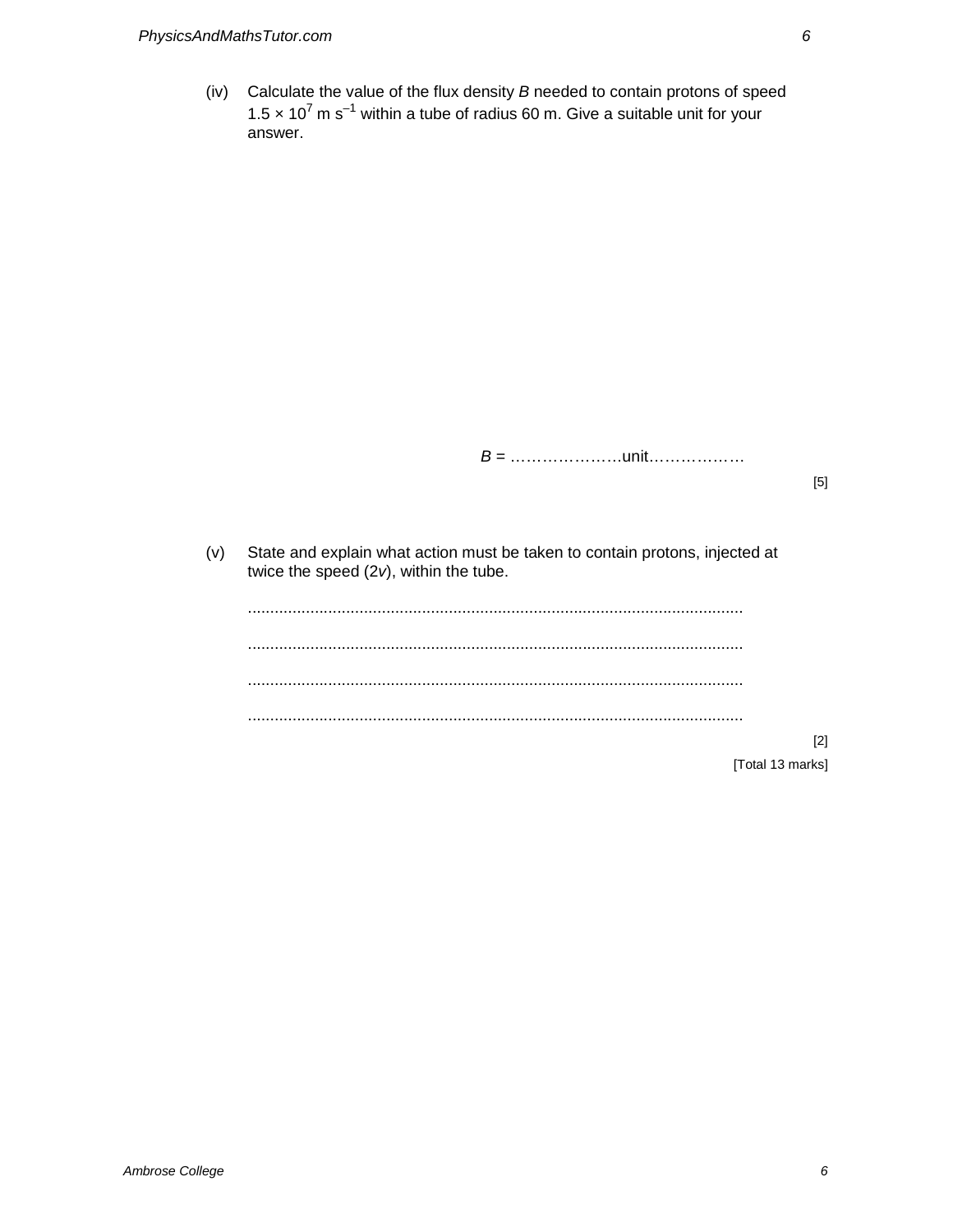**5.** This question is about electric forces.

A very small negatively-charged conducting sphere is suspended by an insulating thread from support **S**. It is placed close to a vertical metal plate carrying a positive charge. The sphere is attracted towards the plate and hangs with the thread at an angle of 20° to the vertical as shown in Fig. 1.



**Fig. 1** 

(a) Draw at least **five** electric field lines on Fig. 1 to show the pattern of the field between the plate and the sphere.

[3]

- (b) The sphere of weight  $1.0 \times 10^{-5}$  N carries a charge of  $-1.2 \times 10^{-9}$  C.
	- (i) Show that the magnitude of the attractive force between the sphere and the plate is about  $3.6 \times 10^{-6}$  N.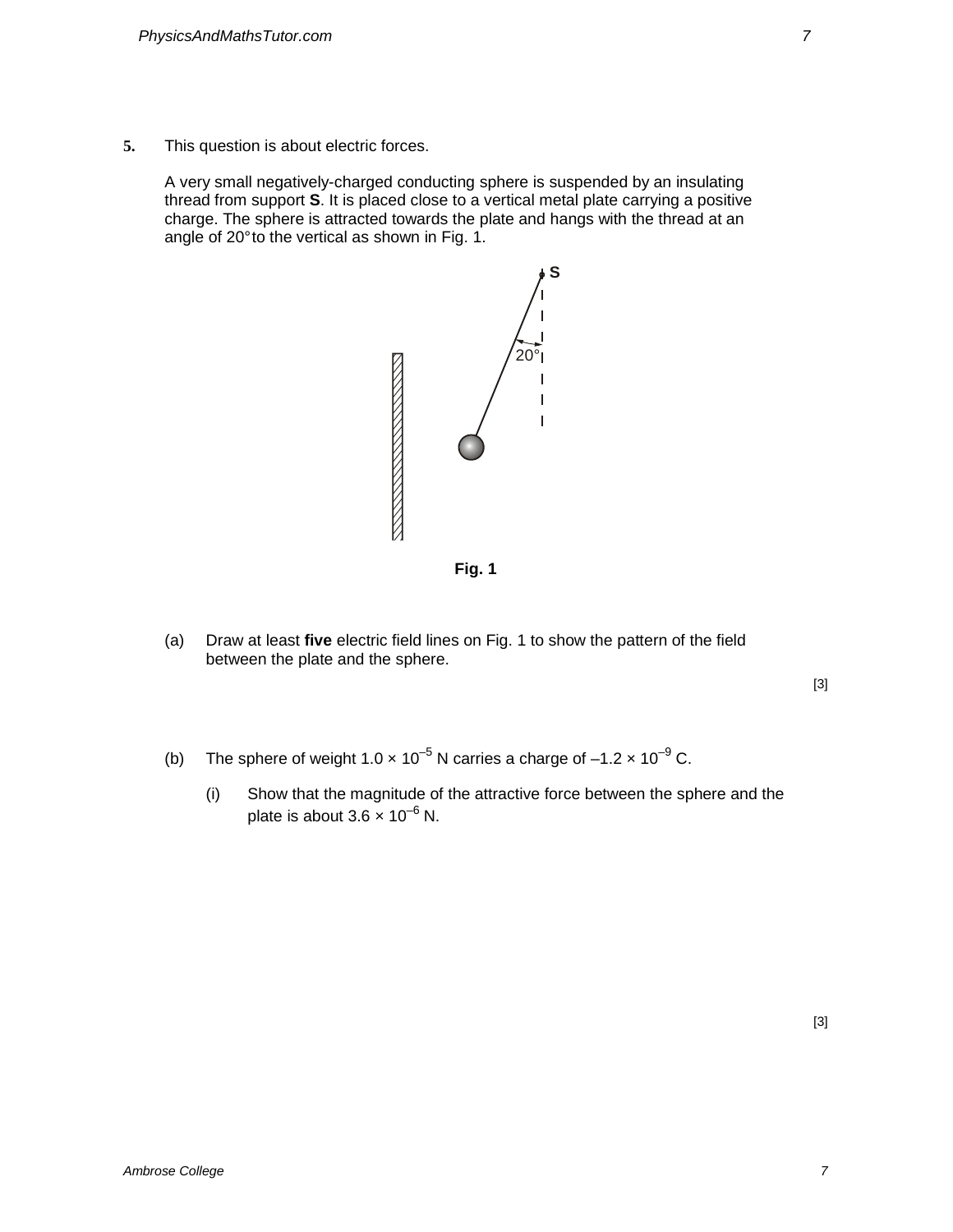(ii) Hence show that the value of the electric field strength at the sphere, treated as a point charge, is 3.0  $\times$  10<sup>3</sup> in SI units. State the unit.

unit for electric field strength is ...................

[3]

(c) The plate is removed. Fig. 2 shows an identical sphere carrying a charge of +1.2  $\times$  10<sup>-9</sup> C, mounted on an insulating stand. It is placed so that the hanging sphere remains at 20° to the vertical.





Treating the spheres as point charges, calculate the distance r between their centres.

r = .............................. m

[3]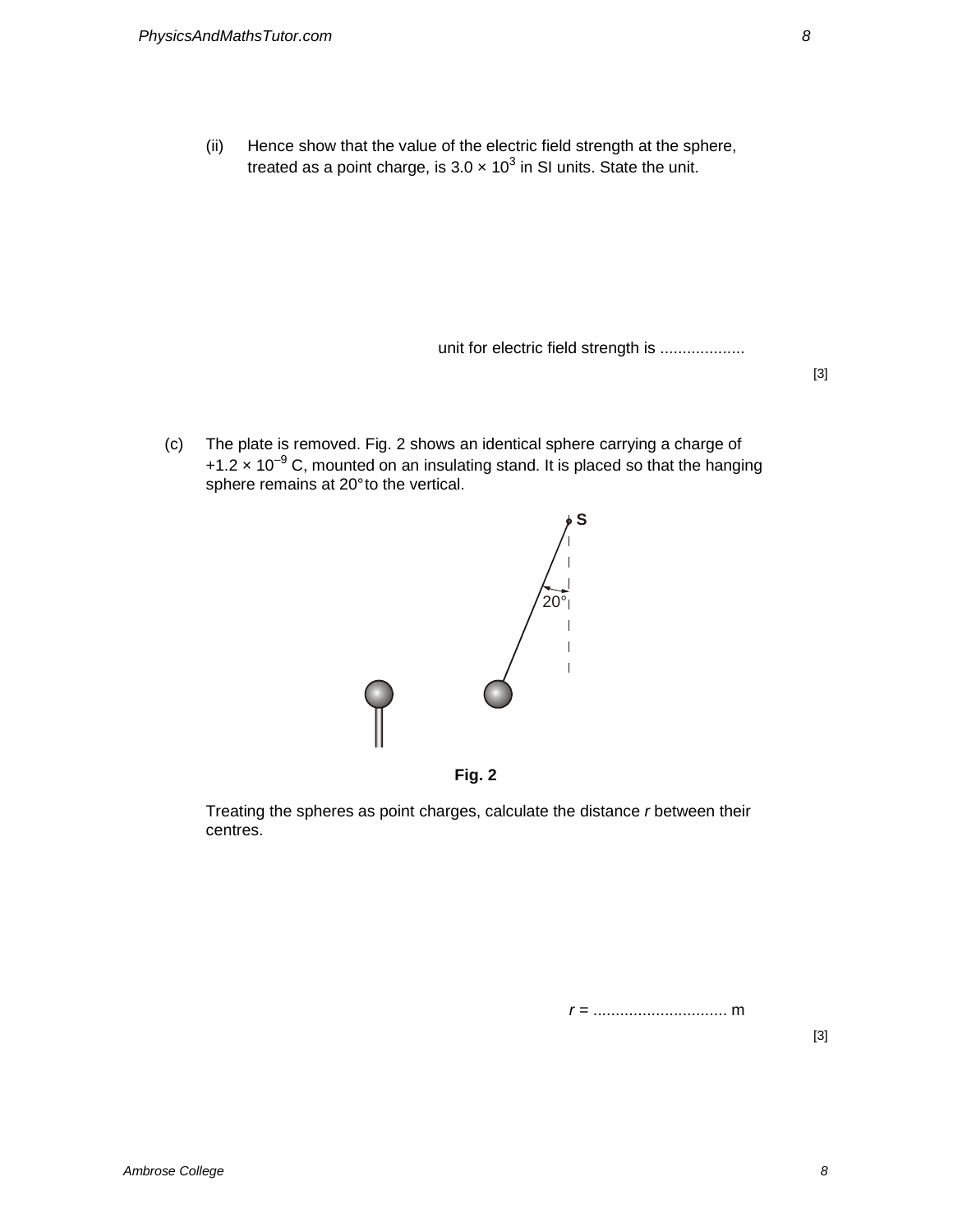(d) On Fig. 2, sketch the electric field pattern between the two charges. By comparing this sketch with your answer to (a), suggest why the distance between the plate and the sphere in Fig. 1 is half of the distance between the two spheres in Fig. 2.

........................................................................................................................ ........................................................................................................................ ........................................................................................................................ [2] [Total 14 marks]

**6.** A transformer is assumed to be 100% efficient in its operation. The primary coil is connected to a 230 V a.c. source. The secondary coil is connected to a 50  $\Omega$  resistor. The potential difference across the resistor is 12 V a.c.

## **Calculate**

(i) the current through the 50  $\Omega$  resistor

current = ................... A

[2]

(ii) the current in the primary circuit.

current = ................... A

[2] [Total 4 marks]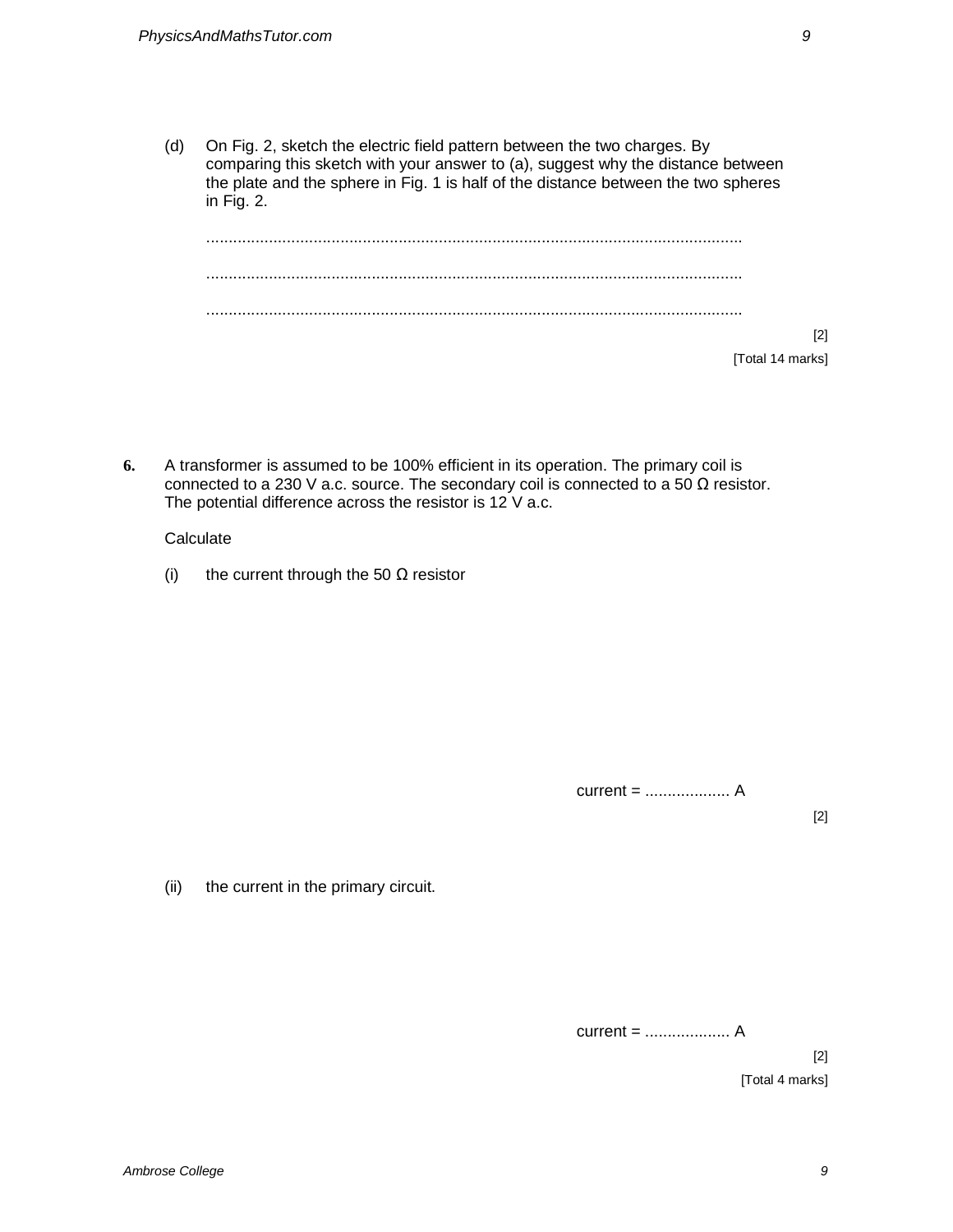- **7.** This question is about forcing a liquid metal, such as molten sodium, through a tube.
	- (a) The liquid metal is in a tube of square cross-section, side w, made of electrically insulating material. See Fig. 1. Two electrodes are mounted on opposite sides of the tube and a magnetic field of flux density B fills the region between the electrodes. An electric current *I* passes across the tube between the electrodes, perpendicular to the magnetic field. The interaction between the current and the field provides the force to move the liquid.



 **Fig. 1** 

(i) Draw on Fig. 1 an arrow labelled **F** to indicate the direction of the force on the liquid metal. Explain how you determined the direction.

[2]

[1]

(ii) State a relationship for the force F in terms of the current *I*, the magnetic field  $B$  and the width  $w$  of the tube.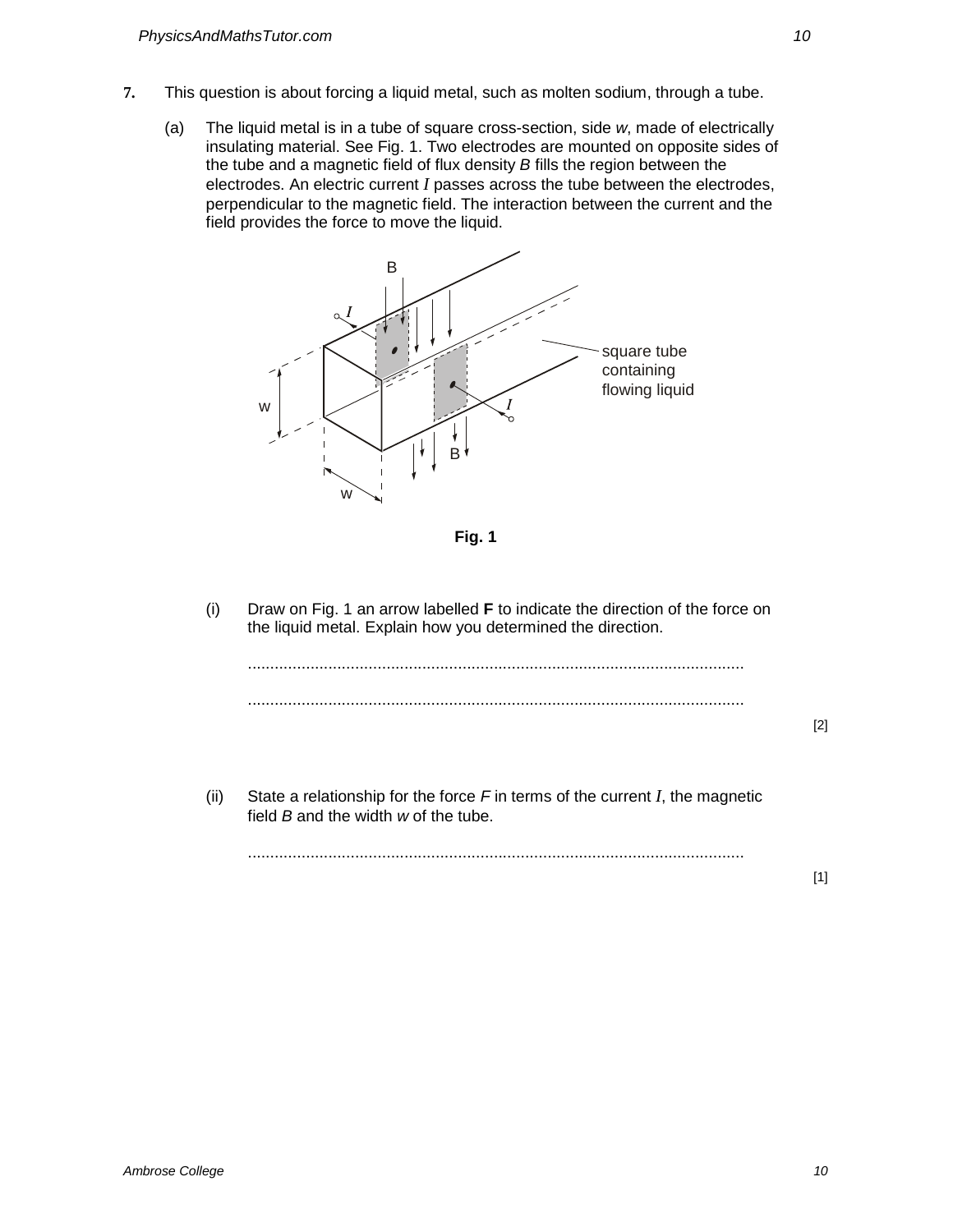(iii) Data for this device are shown below.

 $B = 0.15$  T  $I = 800 A$  $w = 25$ mm

Calculate the force on the liquid metal in the tube.

force = ...................... N

[2]

(b) To monitor the speed of flow of the liquid metal, a similar arrangement of electrodes and magnetic field is set up further down the tube. See Fig. 2. A voltmeter is connected across the electrodes instead of a power supply.



**Fig. 2**